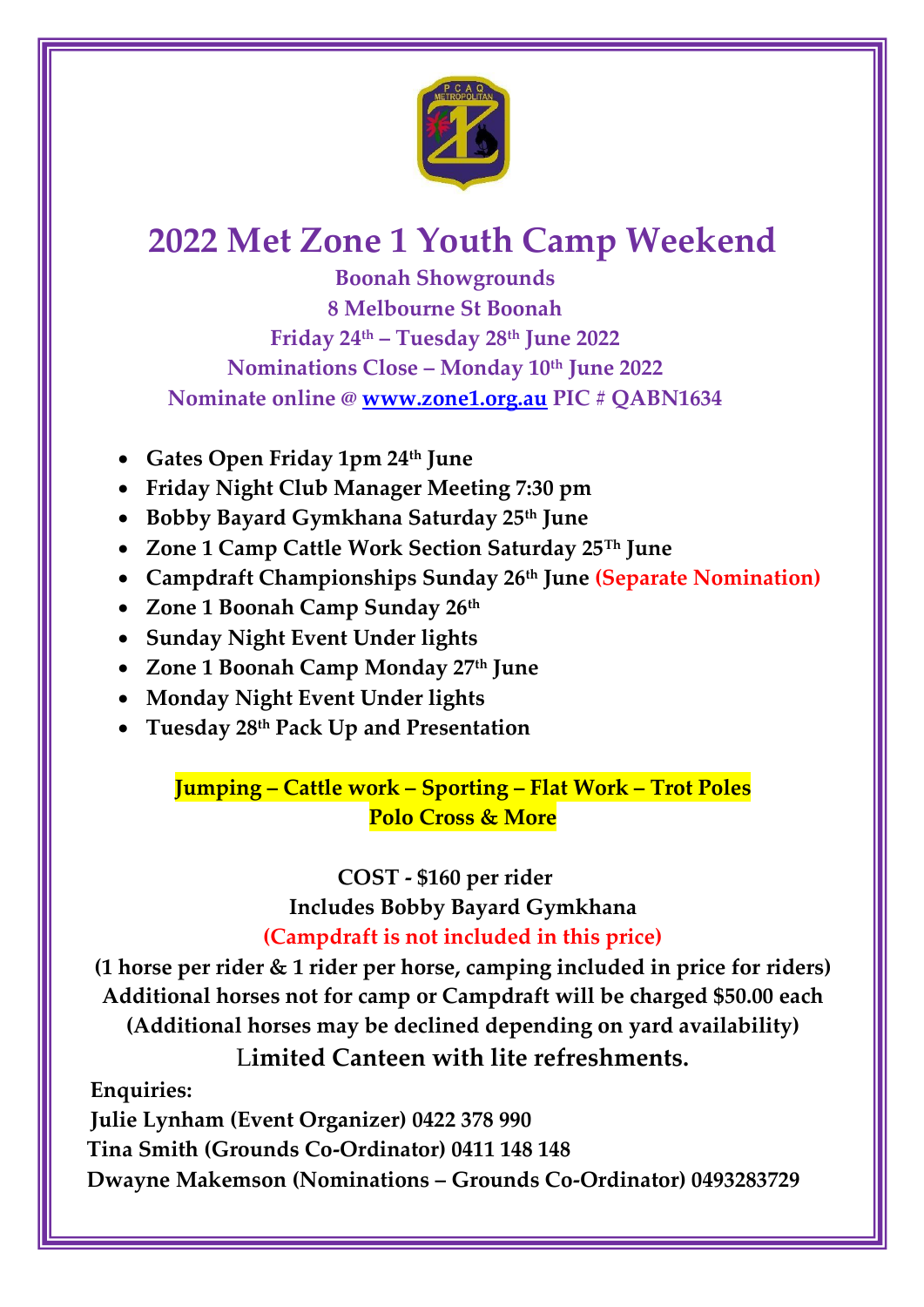#### **For Camp Attendees, Families and Visitors**  RULES AND CODE OF CONDUCT AGREEMENT

## **In consideration of the Zone accepting my attendance and participation at this Zone 1 Camp you must abide by these Rules & Code of Conduct**

## **REQUIRMENTS**

- 1. I am a fully paid financial member of PCQ and I have already completed and signed the PCQ Indemnity Form when joining my respective Club. My Club is affiliated with PCQ.
- 2. Each Club is responsible for the behavior of their riders. Every rider under the age of 18 years must have an adult/guardian present for the duration of the camp. Club manager to keep record of this.
- 3. Horses must be securely stabled or yarded.
- 4. There is a feed merchant across the road from the Showgrounds. Riders are responsible for their own feed pre-ordering is recommended. Farm craft 07 5463 1905
- 5. Abide by the PCQ Code of Conduct.
- 6. Entry to the Showgrounds will not be possible until after 12pm on the Friday 24<sup>th</sup>. If entering early the committee can request, you to leave as grounds are not booked or open before 12 noon.
- 7. **No Electric Fences.** Portable Metal Yards maybe used under the direction of the grounds Co-Ordinator or committee. Portable fences **MUST** be secured.
- 8. **No yards next to horse's floats or in Camping area**.
- **9. PCQ Alcohol Policy Applies**
- 10. Riders shall not leave the grounds during lessons without notifying the Camp Organizers. Riders are not permitted to ride outside of activities on the grounds. Only nominated riders allowed to ride.
- 11. Riders must provide a horse suitable for the activities of the camp.
- 12. Be responsible for the care and concerns of themselves and their horse for the duration of the camp.
- 13. Riders must supply their own safe and correctly fitting equipment (PCQ) approved for self and horse for the duration of camp.
- 14. Riders must stay in their correct group for the duration of the camp.
- 15. Zone 1 reserves the right to alter, change or delete any of the lessons listed for the camp.
- 16. Each Club will be given a time to provide helpers for specified jobs during the Camp

## **DISCLAIMER**

Neither the Organising Committee, Metropolitan Zone 1, PCQ, Boonah Show Society, Fassifern Pony Club nor the owners of the property accept any liability for any accident, damage, injury or illness to horses, owners, riders, grounds, spectators or any person or property whatsoever.